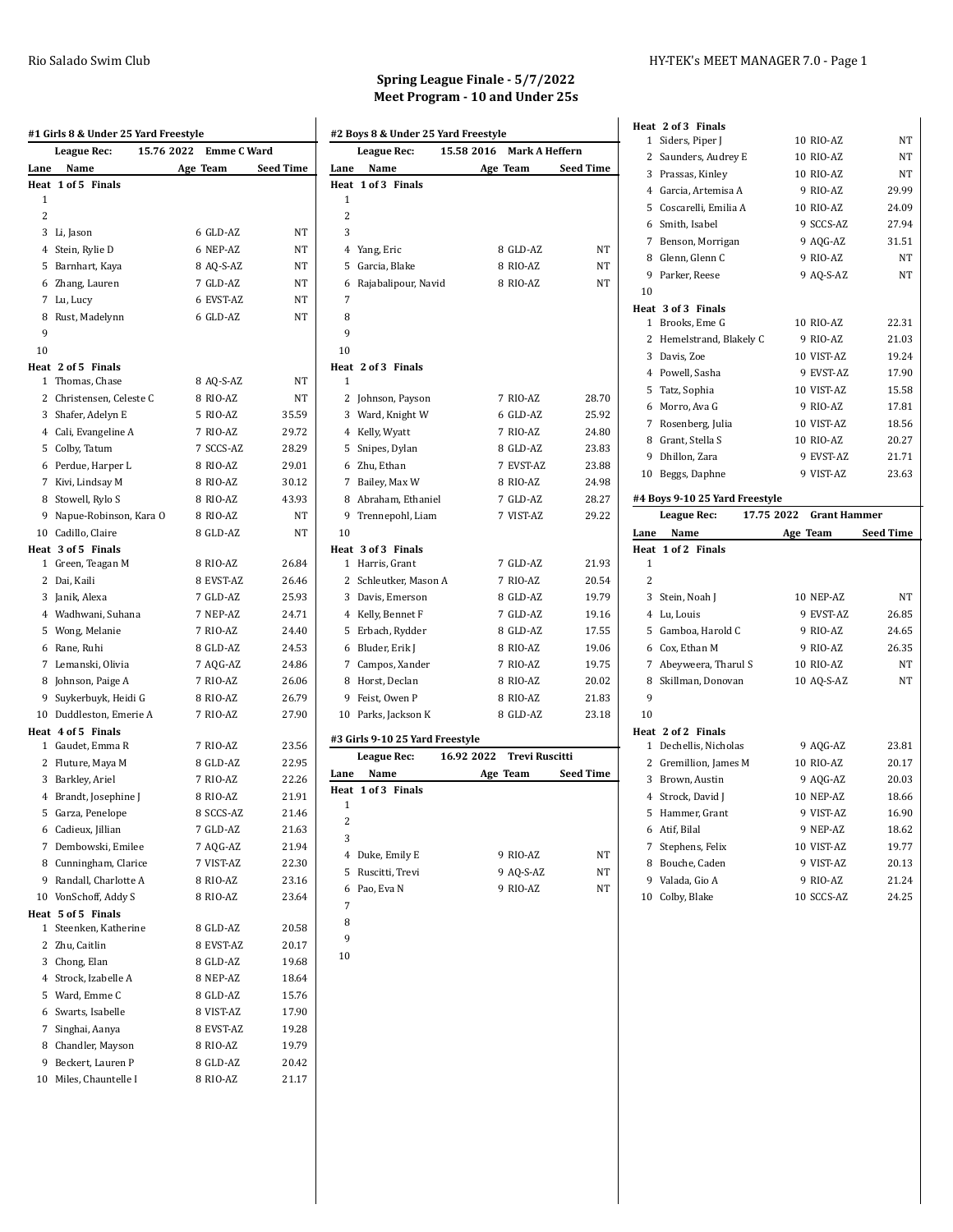|                | <b>League Rec:</b>       | 19.53 2014 Debra Abbott |                  |
|----------------|--------------------------|-------------------------|------------------|
| Lane           | Name                     | Age Team                | <b>Seed Time</b> |
|                | Heat 1 of 5 Finals       |                         |                  |
| 1              |                          |                         |                  |
| 2              |                          |                         |                  |
|                | 3 Li, Jason              | 6 GLD-AZ                | NT               |
|                | 4 Zhang, Lauren          | 7 GLD-AZ                | NT               |
|                | 5 Colby, Tatum           | 7 SCCS-AZ               | NT               |
|                | 6 Wong, Melanie          | 7 RIO-AZ                | ΝT               |
|                | 7 Stein, Rylie D         | 6 NEP-AZ                | NT               |
|                | 8 Rust, Madelynn         | 6 GLD-AZ                | NT               |
| 9              |                          |                         |                  |
| 10             |                          |                         |                  |
|                | Heat 2 of 5 Finals       |                         |                  |
|                | 1 Cadillo, Claire        | 8 GLD-AZ                | NT               |
|                | 2 Christensen, Celeste C | 8 RIO-AZ                | ΝT               |
|                | 3 Thomas, Chase          | 8 AQ-S-AZ               | NT               |
|                | 4 Stowell, Rylo S        | 8 RIO-AZ                | 48.72            |
|                | 5 Randall, Charlotte A   | 8 RIO-AZ                | 36.15            |
|                | 6 Lu, Lucy               | 6 EVST-AZ               | 37.66            |
|                | 7 Barnhart, Kaya         | 8 AQ-S-AZ               | NT               |
|                | 8 Napue-Robinson, Kara O | 8 RIO-AZ                | NT               |
|                | 9 Miles, Chauntelle I    | 8 RIO-AZ                | <b>NT</b>        |
|                | 10 Chandler, Mayson      | 8 RIO-AZ                | NT               |
|                | Heat 3 of 5 Finals       |                         |                  |
|                | 1 Perdue, Harper L       | 8 RIO-AZ                | 33.29            |
|                | 2 Cali, Evangeline A     | 7 RIO-AZ                | 32.86            |
|                | 3 Duddleston, Emerie A   | 7 RIO-AZ                | 32.21            |
|                | 4 Wadhwani, Suhana       | 7 NEP-AZ                | 31.70            |
|                | 5 Suykerbuyk, Heidi G    | 8 RIO-AZ                | 29.82            |
|                | 6 Janik, Alexa           | 7 GLD-AZ                | 31.50            |
|                | 7 Garza, Penelope        | 8 SCCS-AZ               | 32.16            |
|                | 8 Lemanski, Olivia       | 7 AQG-AZ                | 32.80            |
|                | 9 Kivi, Lindsay M        | 8 RIO-AZ                | 32.88            |
|                | 10 Shafer, Adelyn E      | 5 RIO-AZ                | 35.33            |
|                | Heat 4 of 5 Finals       |                         |                  |
|                | 1 Green, Teagan M        | 8 RIO-AZ                | 29.07            |
|                | 2 Cunningham, Clarice    | 7 VIST-AZ               | 28.42            |
|                | 3 Dai, Kaili             | 8 EVST-AZ               | 27.65            |
|                | 4 Barkley, Ariel         | 7 RIO-AZ                | 27.38            |
|                | 5 Chong, Elan            | 8 GLD-AZ                | 26.83            |
|                | 6 Cadieux, Jillian       | 7 GLD-AZ                | 26.98            |
| $\overline{7}$ | Fluture, Maya M          | 8 GLD-AZ                | 27.52            |
| 8              | Beckert, Lauren P        | 8 GLD-AZ                | 27.98            |
| 9              | Johnson, Paige A         | 7 RIO-AZ                | 28.73            |
|                | 10 Rane, Ruhi            | 8 GLD-AZ                | 29.22            |
| Heat           | 5 of 5 Finals            |                         |                  |
| 1              | Gaudet, Emma R           | 7 RIO-AZ                | 25.74            |
| 2              | Brandt, Josephine J      | 8 RIO-AZ                | 24.80            |
|                | 3 Zhu, Caitlin           | 8 EVST-AZ               | 23.15            |
|                | 4 Swarts, Isabelle       | 8 VIST-AZ               | 22.29            |
|                | 5 Ward, Emme C           | 8 GLD-AZ                | 20.80            |
|                | 6 Strock, Izabelle A     | 8 NEP-AZ                | 21.54            |
| 7              | Singhai, Aanya           | 8 EVST-AZ               | 23.08            |
|                | 8 Steenken, Katherine    | 8 GLD-AZ                | 24.49            |
|                | 9 VonSchoff, Addy S      | 8 RIO-AZ                | 25.57            |
|                | 10 Dembowski, Emilee     | 7 AQG-AZ                | 26.61            |
|                |                          |                         |                  |

### **Spring League Finale - 5/7/2022 Meet Program - 10 and Under 25s**

|                | #6 Boys 8 & Under 25 Yard Backstroke |  |                           |                    |
|----------------|--------------------------------------|--|---------------------------|--------------------|
|                | <b>League Rec:</b>                   |  | 19.17 2019 Penn Feist     |                    |
| Lane           | Name                                 |  |                           | Age Team Seed Time |
| Heat           | 1 of 2 Finals                        |  |                           |                    |
|                | 1 Garcia, Blake                      |  | 8 RIO-AZ                  | NT                 |
|                | 2 Trennepohl, Liam                   |  | 7 VIST-AZ                 | 36.79              |
|                | 3 Kelly, Wyatt                       |  | 7 RIO-AZ                  | 34.27              |
|                | 4 Abraham, Ethaniel                  |  | 7 GLD-AZ                  | 33.46              |
|                | 5 Ward, Knight W                     |  | 6 GLD-AZ                  | 32.34              |
|                | 6 Snipes, Dylan                      |  | 8 GLD-AZ                  | 32.85              |
|                | 7 Johnson, Payson                    |  | 7 RIO-AZ                  | 34.00              |
|                | 8 Parks, Jackson K                   |  | 8 GLD-AZ                  | 36.69              |
|                | 9 Yang, Eric                         |  | 8 GLD-AZ                  | NT                 |
|                | 10 Rajabalipour, Navid               |  | 8 RIO-AZ                  | NT                 |
|                | Heat 2 of 2 Finals                   |  |                           |                    |
|                | 1 Davis, Emerson                     |  | 8 GLD-AZ                  | 30.54              |
|                | 2 Harris, Grant                      |  | 7 GLD-AZ                  | 27.45              |
|                | 3 Campos, Xander                     |  | 7 RIO-AZ                  | 25.89              |
|                | 4 Erbach, Rydder                     |  | 8 GLD-AZ                  | 24.94              |
|                | 5 Horst, Declan                      |  | 8 RIO-AZ                  | 22.80              |
|                | 6 Bluder, Erik J                     |  | 8 RIO-AZ                  | 22.91              |
|                | 7 Zhu, Ethan                         |  | 7 EVST-AZ                 | 25.48              |
|                | 8 Kelly, Bennet F                    |  | 7 GLD-AZ                  | 27.21              |
|                | 9 Bailey, Max W                      |  | 8 RIO-AZ                  | 29.80              |
|                | 10 Feist, Owen P                     |  | 8 RIO-AZ                  | 31.32              |
|                |                                      |  |                           |                    |
|                | #7 Girls 9-10 25 Yard Backstroke     |  |                           |                    |
|                | <b>League Rec:</b>                   |  | 20.18 2022 Trevi Ruscitti |                    |
|                | Name                                 |  | Age Team                  | <b>Seed Time</b>   |
|                | Heat 1 of 2 Finals                   |  |                           |                    |
|                | 1 Prassas, Kinley                    |  | 10 RIO-AZ                 | ΝT                 |
| Lane           | 2 Glenn, Glenn C                     |  | 9 RIO-AZ                  | NT                 |
|                | 3 Ruscitti, Trevi                    |  | 9 AQ-S-AZ                 | NT                 |
|                | 4 Garcia, Artemisa A                 |  | 9 RIO-AZ                  | 33.24              |
|                | 5 Coscarelli, Emilia A               |  | 10 RIO-AZ                 | 28.60              |
|                | 6 Smith, Isabel                      |  | 9 SCCS-AZ                 | 31.37              |
|                | 7 Siders, Piper J                    |  | 10 RIO-AZ                 | <b>NT</b>          |
|                | 8 Duke, Emily E                      |  | 9 RIO-AZ                  | NT                 |
|                | 9 Parker, Reese                      |  | 9 AQ-S-AZ                 | NT                 |
|                | 10 Saunders, Audrey E                |  | 10 RIO-AZ                 | NT                 |
|                | Heat 2 of 2 Finals                   |  |                           |                    |
|                | 1 Davis, Zoe                         |  | 10 VIST-AZ                | 27.91              |
|                | 2 Hemelstrand, Blakely C             |  | 9 RIO-AZ                  | 24.94              |
|                | 3 Grant, Stella S                    |  | 10 RIO-AZ                 | 24.31              |
| $\overline{4}$ | Powell, Sasha                        |  | 9 EVST-AZ                 | 21.68              |
| 5              | Tatz, Sophia                         |  | 10 VIST-AZ                | 18.92              |
| 6              | Morro, Ava G                         |  | 9 RIO-AZ                  | 20.83              |
| 7              | Rosenberg, Julia                     |  | 10 VIST-AZ                | 22.03              |
| 8              | Brooks, Eme G                        |  | 10 RIO-AZ                 | 24.78              |
| 9              | Dhillon, Zara                        |  | 9 EVST-AZ                 | 27.79              |

## Rio Salado Swim Club **HY-TEK's MEET MANAGER 7.0** - Page 2

| <b>League Rec:</b>                                                                                                                               | 26.50 2022 Grant Hammer |                                                                                            |
|--------------------------------------------------------------------------------------------------------------------------------------------------|-------------------------|--------------------------------------------------------------------------------------------|
| Name<br>Lane                                                                                                                                     | Age Team                | <b>Seed Time</b>                                                                           |
| Heat 1 of 2 Finals                                                                                                                               |                         |                                                                                            |
| 1                                                                                                                                                |                         |                                                                                            |
| 2                                                                                                                                                |                         |                                                                                            |
| 3 Stein, Noah J                                                                                                                                  | 10 NEP-AZ               | NT                                                                                         |
| 4 Abeyweera, Tharul S                                                                                                                            | 10 RIO-AZ               | NΤ                                                                                         |
| 5 Cox, Ethan M                                                                                                                                   | 9 RIO-AZ                | 35.86                                                                                      |
| 6 Brown, Austin                                                                                                                                  | 9 AQG-AZ                | 37.40                                                                                      |
| 7 Skillman, Donovan                                                                                                                              | 10 AQ-S-AZ              | NT                                                                                         |
| 8                                                                                                                                                |                         |                                                                                            |
| 9                                                                                                                                                |                         |                                                                                            |
| 10                                                                                                                                               |                         |                                                                                            |
| Heat 2 of 2 Finals                                                                                                                               |                         |                                                                                            |
| 1 Gamboa, Harold C                                                                                                                               | 9 RIO-AZ                | 30.29                                                                                      |
| 2 Atif, Bilal                                                                                                                                    | 9 NEP-AZ                | 28.08                                                                                      |
| 3 Strock, David J                                                                                                                                | 10 NEP-AZ               | 24.93                                                                                      |
| 4 Stephens, Felix                                                                                                                                | 10 VIST-AZ              | 24.40                                                                                      |
| 5 Hammer, Grant                                                                                                                                  | 9 VIST-AZ               | 20.77                                                                                      |
| 6 Gremillion, James M                                                                                                                            | 10 RIO-AZ               | 23.53                                                                                      |
| 7 Bouche, Caden                                                                                                                                  | 9 VIST-AZ               | 24.47                                                                                      |
| 8 Dechellis, Nicholas                                                                                                                            | 9 AQG-AZ                | 25.91                                                                                      |
|                                                                                                                                                  |                         |                                                                                            |
| 9 Colby, Blake                                                                                                                                   | 10 SCCS-AZ              |                                                                                            |
| 10 Lu, Louis                                                                                                                                     | 9 EVST-AZ               |                                                                                            |
|                                                                                                                                                  |                         |                                                                                            |
| League Rec:                                                                                                                                      |                         | 28.91<br>34.03<br>20.80 2013 Katherine A Chelus                                            |
| Name                                                                                                                                             |                         |                                                                                            |
|                                                                                                                                                  |                         |                                                                                            |
| 1                                                                                                                                                |                         |                                                                                            |
| 2                                                                                                                                                |                         |                                                                                            |
| 3                                                                                                                                                |                         |                                                                                            |
| 4 Li, Jason                                                                                                                                      | 6 GLD-AZ                |                                                                                            |
| 5 Colby, Tatum                                                                                                                                   | 7 SCCS-AZ               |                                                                                            |
| 6 Rust, Madelynn                                                                                                                                 | 6 GLD-AZ                |                                                                                            |
| 7                                                                                                                                                |                         |                                                                                            |
| 8                                                                                                                                                |                         |                                                                                            |
| 9                                                                                                                                                |                         |                                                                                            |
| 10                                                                                                                                               |                         |                                                                                            |
|                                                                                                                                                  |                         |                                                                                            |
| 1 Lemanski, Olivia                                                                                                                               | 7 AQG-AZ                |                                                                                            |
| 2 Duddleston, Emerie A                                                                                                                           | 7 RIO-AZ                |                                                                                            |
| 3 Thomas, Chase                                                                                                                                  | 8 AQ-S-AZ               |                                                                                            |
| 4<br>Barnhart, Kaya                                                                                                                              | 8 AQ-S-AZ               |                                                                                            |
| 5 Cadillo, Claire                                                                                                                                | 8 GLD-AZ                |                                                                                            |
| 6<br>Napue-Robinson, Kara O                                                                                                                      | 8 RIO-AZ                |                                                                                            |
| 7<br>Kivi, Lindsay M                                                                                                                             | 8 RIO-AZ                |                                                                                            |
| #9 Girls 8 & Under 25 Yard Breaststroke<br>Lane<br>Heat 1 of 5 Finals<br>Heat 2 of 5 Finals<br>8<br>Christensen, Celeste C<br>9<br>Zhang, Lauren | 8 RIO-AZ<br>7 GLD-AZ    | Age Team Seed Time<br>NΤ<br>NΤ<br>NΤ<br>NT<br>NT<br>NΤ<br>NΤ<br>NΤ<br>NΤ<br>NΤ<br>NΤ<br>NΤ |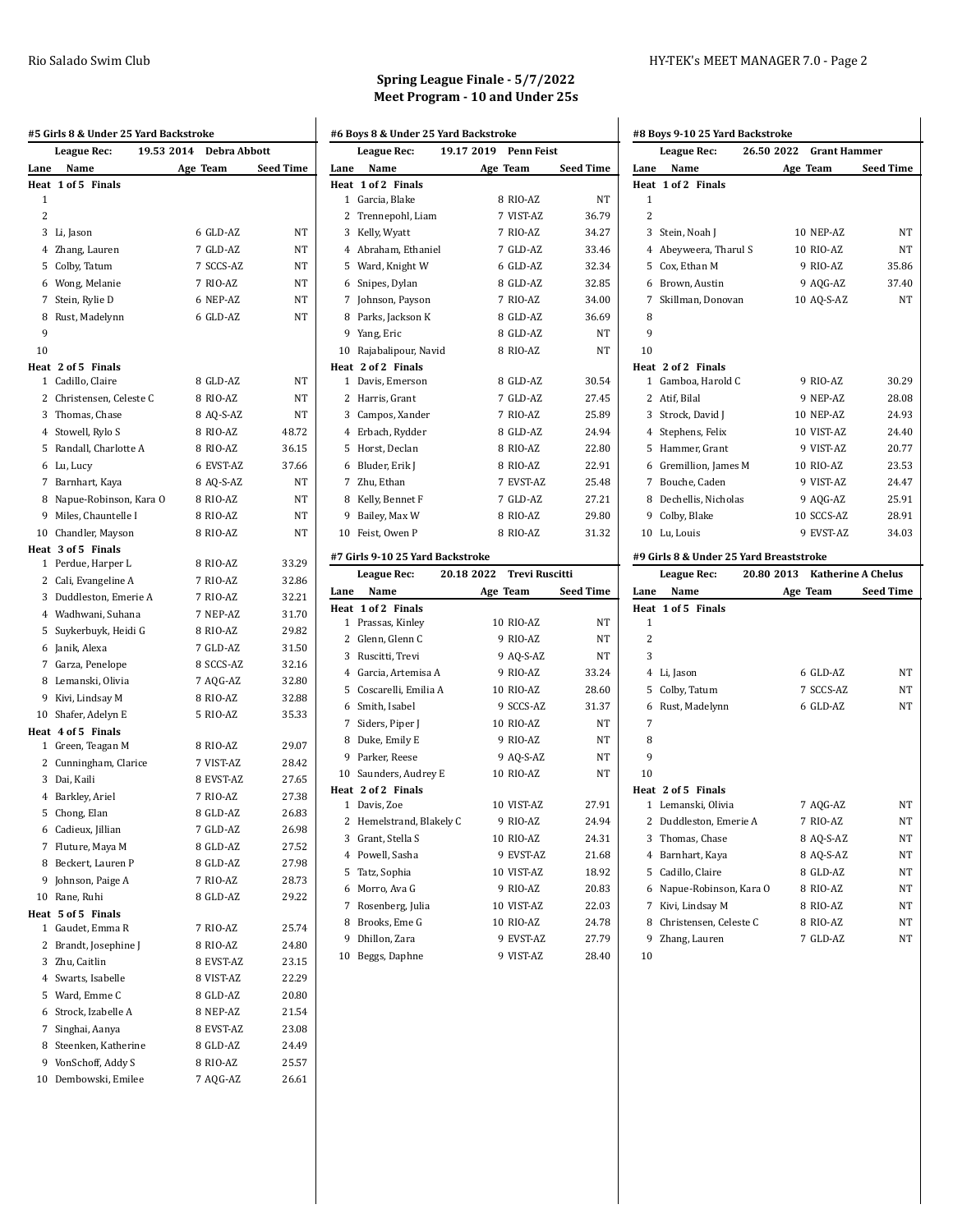|                | Heat 3 (#9 Girls 8 & Under 25 Yard Breaststroke) | 8 RIO-AZ  | 47.71 |
|----------------|--------------------------------------------------|-----------|-------|
|                | 1 Green, Teagan M                                |           |       |
|                | 2 Janik, Alexa                                   | 7 GLD-AZ  | 39.44 |
|                | 3 Perdue, Harper L                               | 8 RIO-AZ  | 37.50 |
| 4              | Barkley, Ariel                                   | 7 RIO-AZ  | 35.41 |
| 5              | Dai. Kaili                                       | 8 EVST-AZ | 35.13 |
|                | 6 Wong, Melanie                                  | 7 RIO-AZ  | 35.15 |
|                | 7 Wadhwani, Suhana                               | 7 NEP-AZ  | 35.96 |
| 8              | Randall, Charlotte A                             | 8 RIO-AZ  | 39.13 |
|                | 9 Cali, Evangeline A                             | 7 RIO-AZ  | 43.06 |
| 10             | Stowell, Rylo S                                  | 8 RIO-AZ  | 53.02 |
|                | Heat 4 of 5 Finals                               |           |       |
| $\mathbf{1}$   | Cadieux, Jillian                                 | 7 GLD-AZ  | 34.07 |
|                | 2 VonSchoff, Addy S                              | 8 RIO-AZ  | 33.61 |
|                | 3 Fluture, Maya M                                | 8 GLD-AZ  | 32.10 |
|                | 4 Brandt, Josephine J                            | 8 RIO-AZ  | 30.96 |
|                | 5 Cunningham, Clarice                            | 7 VIST-AZ | 30.40 |
|                | 6 Gaudet, Emma R                                 | 7 RIO-AZ  | 30.62 |
|                | 7 Rane, Ruhi                                     | 8 GLD-AZ  | 31.46 |
| 8              | Johnson, Paige A                                 | 7 RIO-AZ  | 32.54 |
| 9              | Dembowski, Emilee                                | 7 AQG-AZ  | 34.05 |
| 10             | Suykerbuyk, Heidi G                              | 8 RIO-AZ  | 34.79 |
| Heat           | 5 of 5 Finals                                    |           |       |
| 1              | Zhu, Caitlin                                     | 8 EVST-AZ | 29.42 |
|                | 2 Chong, Elan                                    | 8 GLD-AZ  | 28.75 |
| 3              | Miles, Chauntelle I                              | 8 RIO-AZ  | 26.91 |
| $\overline{4}$ | Singhai, Aanya                                   | 8 EVST-AZ | 26.77 |
| 5.             | Ward, Emme C                                     | 8 GLD-AZ  | 23.96 |
| 6              | Swarts, Isabelle                                 | 8 VIST-AZ | 25.77 |
|                | 7 Strock. Izabelle A                             | 8 NEP-AZ  | 26.91 |
|                | 8 Steenken, Katherine                            | 8 GLD-AZ  | 28.38 |
| 9              | Beckert, Lauren P                                | 8 GLD-AZ  | 29.19 |
| 10             | Garza, Penelope                                  | 8 SCCS-AZ | 30.22 |

#### **#10 Boys 8 & Under 25 Yard Breaststroke**

|      | 23.27 2013<br>League Rec: | Eli C Werner |                  |
|------|---------------------------|--------------|------------------|
| Lane | Name                      | Age Team     | <b>Seed Time</b> |
|      | Heat 1 of 2 Finals        |              |                  |
| 1    |                           |              |                  |
| 2    | Yang, Eric                | 8 GLD-AZ     | <b>NT</b>        |
| 3    | Snipes, Dylan             | 8 GLD-AZ     | 42.13            |
| 4    | Trennepohl, Liam          | 7 VIST-AZ    | 39.83            |
| 5    | Johnson, Payson           | 7 RIO-AZ     | 36.61            |
| 6    | Abraham, Ethaniel         | 7 GLD-AZ     | 38.29            |
| 7    | Bailey, Max W             | 8 RIO-AZ     | 39.88            |
| 8    | Rajabalipour, Navid       | 8 RIO-AZ     | <b>NT</b>        |
| 9    |                           |              |                  |
| 10   |                           |              |                  |
|      | Heat 2 of 2 Finals        |              |                  |
| 1    | Ward, Knight W            | 6 GLD-AZ     | 33.73            |
| 2    | Schleutker, Mason A       | 7 RIO-AZ     | 30.43            |
| 3    | Davis, Emerson            | 8 GLD-AZ     | 29.65            |
| 4    | Zhu, Ethan                | 7 EVST-AZ    | 28.25            |
| 5    | Erbach, Rydder            | 8 GLD-AZ     | 25.54            |
| 6    | Harris, Grant             | 7 GLD-AZ     | 26.41            |
| 7    | Bluder, Erik J            | 8 RIO-AZ     | 28.32            |
| 8    | Kelly, Bennet F           | 7 GLD-AZ     | 30.10            |
| 9    | Feist. Owen P             | 8 RIO-AZ     | 33.63            |
| 10   | Parks, Jackson K          | 8 GLD-AZ     | 35.62            |

# **Spring League Finale - 5/7/2022 Meet Program - 10 and Under 25s**

|                | #11 Girls 9-10 25 Yard Breaststroke   |                                     |                  |
|----------------|---------------------------------------|-------------------------------------|------------------|
|                | League Rec:                           | 22.20 2022<br><b>Trevi Ruscitti</b> |                  |
| Lane           | Name                                  | <b>Age Team</b>                     | <b>Seed Time</b> |
|                | Heat 1 of 2 Finals                    |                                     |                  |
| 1              |                                       |                                     |                  |
|                | 2 Siders, Piper J                     | 10 RIO-AZ                           | NT               |
|                | 3 Parker, Reese                       | 9 AQ-S-AZ                           | NT               |
|                | 4 Hemelstrand, Blakely C              | 9 RIO-AZ                            | NΤ               |
|                | 5 Garcia, Artemisa A                  | 9 RIO-AZ                            | 48.25            |
|                | 6 Saunders, Audrey E                  | 10 RIO-AZ                           | NT               |
|                | 7 Ruscitti, Trevi                     | 9 AQ-S-AZ                           | NT               |
|                | 8 Glenn, Glenn C                      | 9 RIO-AZ                            | NΤ               |
| 9              |                                       |                                     |                  |
| 10             |                                       |                                     |                  |
|                | Heat 2 of 2 Finals                    |                                     |                  |
|                | 1 Davis, Zoe                          | 10 VIST-AZ                          | 35.18            |
|                | 2 Dhillon, Zara                       | 9 EVST-AZ                           | 31.08            |
|                | 3 Beggs, Daphne                       | 9 VIST-AZ                           | 30.28            |
|                | 4 Tatz, Sophia                        | 10 VIST-AZ                          | 27.91            |
|                | 5 Rosenberg, Julia                    | 10 VIST-AZ<br>9 RIO-AZ              | 24.88            |
|                | 6 Morro, Ava G                        | 10 RIO-AZ                           | 27.05            |
|                | 7 Brooks, Eme G                       | 10 RIO-AZ                           | 29.32            |
|                | 8 Coscarelli, Emilia A                | 10 RIO-AZ                           | 30.72            |
|                | 9 Grant, Stella S<br>10 Smith, Isabel | 9 SCCS-AZ                           | 34.85<br>40.23   |
|                |                                       |                                     |                  |
|                |                                       |                                     |                  |
|                | #12 Boys 9-10 25 Yard Breaststroke    |                                     |                  |
|                | League Rec:                           | 26.42 2022 Austin Brown             |                  |
| Lane           | Name                                  | Age Team                            | <b>Seed Time</b> |
| Heat           | 1 of 2 Finals                         |                                     |                  |
| 1              |                                       |                                     |                  |
| $\overline{2}$ |                                       |                                     |                  |
| 3              |                                       |                                     |                  |
|                | 4 Skillman, Donovan                   | 10 AQ-S-AZ                          | NΤ               |
|                | 5 Abeyweera, Tharul S                 | 10 RIO-AZ                           | NΤ               |
|                | 6 Colby, Blake                        | 10 SCCS-AZ                          | NΤ               |
|                | 7 Stein, Noah J                       | 10 NEP-AZ                           | NΤ               |
| 8              |                                       |                                     |                  |
| 9              |                                       |                                     |                  |
| 10             | Heat 2 of 2 Finals                    |                                     |                  |
|                | 1 Gamboa, Harold C                    | 9 RIO-AZ                            | 41.03            |
|                | 2 Cox, Ethan M                        | 9 RIO-AZ                            | 33.12            |
| 3              | Dechellis, Nicholas                   | 9 AQG-AZ                            | 29.35            |
| 4              | Atif, Bilal                           | 9 NEP-AZ                            | 28.23            |
| 5              | Brown, Austin                         | 9 AQG-AZ                            | 26.42            |
|                | 6 Hammer, Grant                       | 9 VIST-AZ                           | 26.62            |
| 7              | Strock, David J                       | 10 NEP-AZ                           | 28.85            |
|                | 8 Gremillion, James M                 | 10 RIO-AZ                           | 29.37            |
| 9              | Lu, Louis                             | 9 EVST-AZ                           | 39.13            |

### Rio Salado Swim Club **HY-TEK's MEET MANAGER 7.0** - Page 3

|      | League Rec:              | 18.38 2016 Victoria Glass |                  |
|------|--------------------------|---------------------------|------------------|
| Lane | Name                     | Age Team                  | <b>Seed Time</b> |
|      | Heat 1 of 5 Finals       |                           |                  |
| 1    |                          |                           |                  |
| 2    |                          |                           |                  |
| 3    |                          |                           |                  |
|      | 4 Stein, Rylie D         | 6 NEP-AZ                  | NΤ               |
| 5    | Li, Jason                | 6 GLD-AZ                  | NΤ               |
| 6    | Rust, Madelynn           | 6 GLD-AZ                  | NΤ               |
| 7    |                          |                           |                  |
| 8    |                          |                           |                  |
| 9    |                          |                           |                  |
| 10   |                          |                           |                  |
|      | Heat 2 of 5 Finals       |                           |                  |
|      | 1 Lemanski, Olivia       | 7 AQG-AZ                  | NT               |
|      | 2 Zhang, Lauren          | 7 GLD-AZ                  | NΤ               |
|      | 3 Christensen, Celeste C | 8 RIO-AZ                  | NΤ               |
|      | 4 Barnhart, Kaya         | 8 AQ-S-AZ                 | NT               |
|      | 5 Cadillo, Claire        | 8 GLD-AZ                  | NΤ               |
|      | 6 Thomas, Chase          | 8 AQ-S-AZ                 | NT               |
|      | 7 Napue-Robinson, Kara O | 8 RIO-AZ                  | NT               |
|      | 8 Barkley, Ariel         | 7 RIO-AZ                  | NT               |
|      | 9 Duddleston, Emerie A   | 7 RIO-AZ                  | NΤ               |
|      | 10 Colby, Tatum          | 7 SCCS-AZ                 | NT               |
|      | Heat 3 of 5 Finals       |                           |                  |
|      | 1 Stowell, Rylo S        | 8 RIO-AZ                  | 50.82            |
|      | 2 Janik, Alexa           | 7 GLD-AZ                  | 38.76            |
|      | 3 Perdue, Harper L       | 8 RIO-AZ                  | 37.24            |
|      | 4 Rane, Ruhi             | 8 GLD-AZ                  | 33.24            |
|      | 5 Suykerbuyk, Heidi G    | 8 RIO-AZ                  | 32.21            |
|      | 6 Green, Teagan M        | 8 RIO-AZ                  | 32.80            |
|      | 7 Dai, Kaili             | 8 EVST-AZ                 | 33.77            |
|      | 8 Cali, Evangeline A     | 7 RIO-AZ                  | 37.99            |
|      | 9 Shafer, Adelyn E       | 5 RIO-AZ                  | 42.22            |
|      | 10 Miles, Chauntelle I   | 8 RIO-AZ                  | NT               |
|      | Heat 4 of 5 Finals       |                           |                  |
|      | 1 Cunningham, Clarice    | 7 VIST-AZ                 | 31.00            |
|      | 2 VonSchoff, Addy S      | 8 RIO-AZ                  | 30.04            |
|      | 3 Wadhwani, Suhana       | 7 NEP-AZ                  | 29.13            |
|      | 4 Cadieux, Jillian       | 7 GLD-AZ                  | 28.25            |
|      | 5 Dembowski, Emilee      | 7 AQG-AZ                  | 27.25            |
|      | 6 Steenken, Katherine    | 8 GLD-AZ                  | 27.30            |
|      | 7 Garza, Penelope        | 8 SCCS-AZ                 | 29.11            |
|      | 8 Fluture, Maya M        | 8 GLD-AZ                  | 29.23            |
| 9    | Johnson, Paige A         | 7 RIO-AZ                  | 30.63            |
|      | 10 Randall, Charlotte A  | 8 RIO-AZ                  | 31.41            |
|      | Heat 5 of 5 Finals       |                           |                  |
|      | 1 Zhu, Caitlin           | 8 EVST-AZ                 | 26.65            |
| 2    | Brandt, Josephine J      | 8 RIO-AZ                  | 24.71            |
| 3    | Singhai, Aanya           | 8 EVST-AZ                 | 24.35            |
|      | 4 Beckert, Lauren P      | 8 GLD-AZ                  | 22.49            |
|      | 5 Ward, Emme C           | 8 GLD-AZ                  | 20.89            |
| 6    | Swarts, Isabelle         | 8 VIST-AZ                 | 21.78            |
|      |                          |                           |                  |
| 7    | Chandler, Mayson         | 8 RIO-AZ                  | 22.50            |
|      | 8 Gaudet, Emma R         | 7 RIO-AZ                  | 24.53            |
| 9    | Strock, Izabelle A       | 8 NEP-AZ                  | 24.83            |
| 10   | Chong, Elan              | 8 GLD-AZ                  | 26.82            |